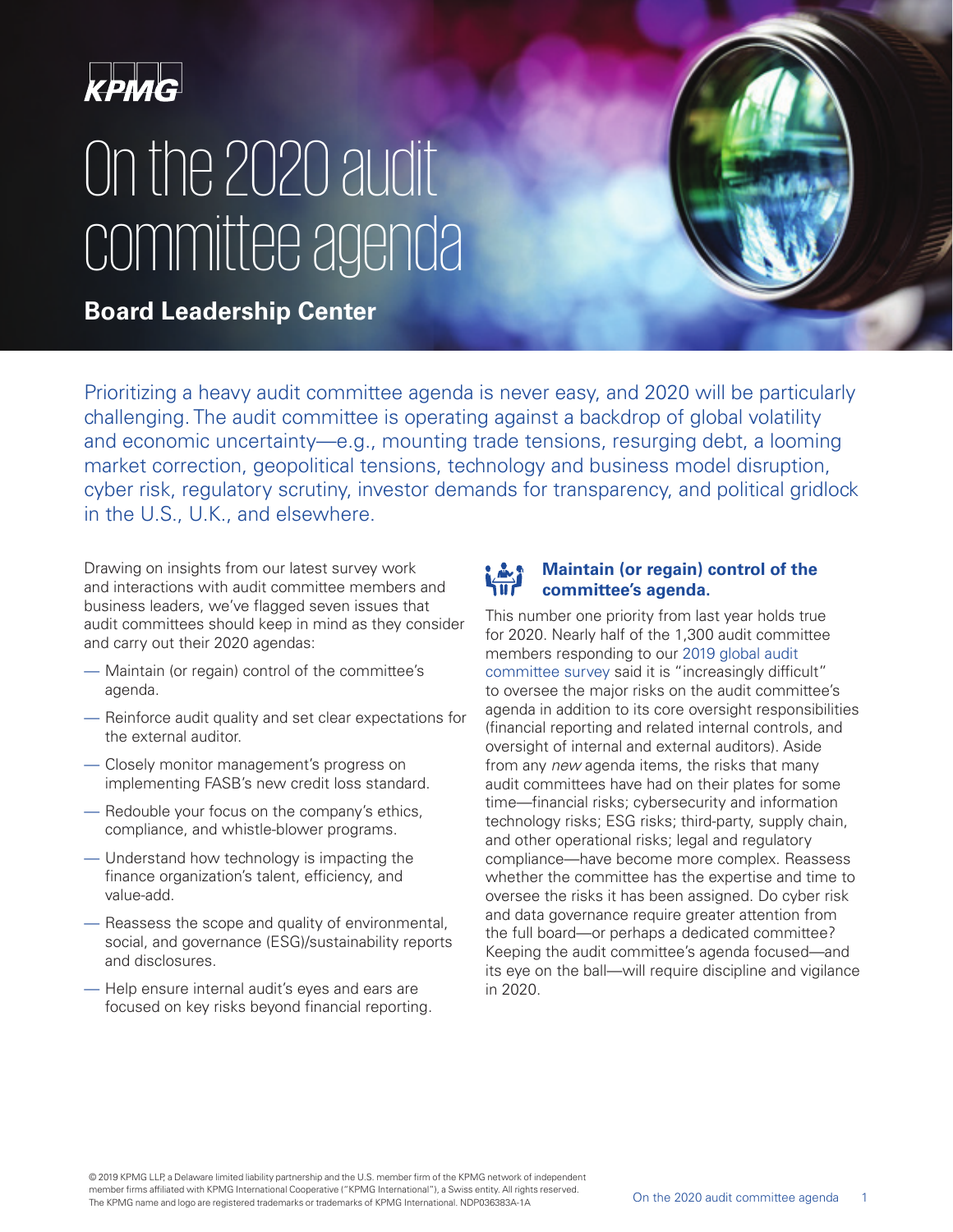#### **Reinforce audit quality and set clear expectations for the external auditor.**

Audit quality is enhanced by a fully engaged audit committee that sets the tone and clear expectations for the external auditor and monitors auditor performance rigorously through frequent, quality communications and a robust performance assessment. (See the Center for Audit Quality's [External Auditor Assessment Tool](https://www.thecaq.org/wp-content/uploads/2019/04/external_auditor_assessment_tool_us_2019-04.pdf) released in April 2019.) Pay close attention to the PCAOB's quality control initiatives, as the PCAOB staff has announced that it is developing a concept release for the Board's consideration and may seek amendments to the PCAOB's quality control standards. Probe the audit firm on its quality control systems that are intended to drive sustainable, improved audit quality—including the firm's implementation and use of new technologies. A September 2019 speech by PCAOB board member Duane M. DesParte (Improving Audit Quality through a Renewed Focus on Quality Control) highlighted key elements of a firm's quality control (QC) system to include "areas of firm governance and structure, QC system risk assessment and monitoring, continuous improvement, and transparency." In discussions with the external auditor regarding the firm's internal quality control system, consider the results of PCAOB and internal inspections and efforts to address deficiencies. Remember that audit quality is a team effort, requiring the commitment and engagement of everyone involved in the process—the auditor, audit committee, and management.

#### **Closely monitor management's progress on implementing FASB's new credit loss standard.**

The effective date of the standard—January 1, 2020, for calendar-year public companies—is imminent, and implementation efforts should be nearing conclusion. Both financial services and nonfinancial services companies will be affected, as a variety of financial instruments are within the scope of the new standard. Given the magnitude of the implementation effort for many companies, we recommend two broad areas of focus for audit committees. First, understand how management has determined the transition impact of adoption—which must be disclosed in the company's 2019 Form 10-K as a Staff Accounting Bulletin (SAB) 74 transition disclosure—and what the external auditor has done to evaluate the transition impact. What are the external auditor's recommendations regarding the adequacy of the SAB 74 disclosure? Second, discuss with management and understand the company's readiness to operate and report under the standard in 2020. Topics for discussion with management include the impact on internal control over financial reporting; new disclosure requirements

regarding assumptions, models, and methods for estimating the allowance for credit losses; and the impact on disclosure controls and procedures. Obtain the views of the external auditor regarding the company's readiness, as the auditor is in a unique position to provide insights on the company's reporting processes and internal controls.

In November, the FASB issued an ASU to delay implementation of the credit loss standard for SEC filers eligible to be smaller reporting companies, public companies that are not SEC filers, and private companies, including not-for-profit entities and employee benefit plans. Those benefiting from the delay will be required to adopt the standard in 2023. Eligible companies should take advantage of this time to learn from the implementation issues encountered by larger SEC filers, confirm the preparedness of their technologies and systems (or develop new solutions) to comply with the new accounting and reporting requirements, and solidify their business processes and controls over implementation and subsequent accounting.

#### **Redouble your focus on the company's ethics, compliance, and whistle-blower programs.**

The reputational costs of an ethics or compliance failure are higher than ever. Fundamental to an effective compliance program is the right tone at the top and culture throughout the organization, which supports the company's strategy, including its commitment to its stated values, ethics, and legal/regulatory compliance. This is particularly true in a complex business environment, as companies move quickly to innovate and capitalize on opportunities in new markets, leverage new technologies and data, and engage with more vendors and third parties across longer and increasingly complex supply chains. Coupled with the challenging global regulatory environment—the array of new data privacy, environmental, healthcare, financial services, and consumer protection regulations, as well as FCPA and the UK Bribery Act—compliance risks and vulnerabilities will require vigilance. Closely monitor the tone at the top and culture throughout the organization with a sharp focus on behaviors (not just results) and yellow flags. Does the company's culture make it safe for people to do the right thing? Help ensure that the company's regulatory compliance and monitoring programs are up to date, cover all vendors in the global supply chain, and clearly communicate the company's expectations for high ethical standards. Focus on the effectiveness of the company's whistle-blower reporting channels and investigation processes through a #MeToo lens. Does the audit committee see all whistle-blower complaints? If not, what is the process to filter complaints that are ultimately reported

<sup>© 2019</sup> KPMG LLP, a Delaware limited liability partnership and the U.S. member firm of the KPMG network of independent member firms affiliated with KPMG International Cooperative ("KPMG International"), a Swiss entity. All rights reserved. The Internation and logo are registered trademarks or trademarks of KPMG International. NDP036383A-1A **On the 2020** audit committee agenda 2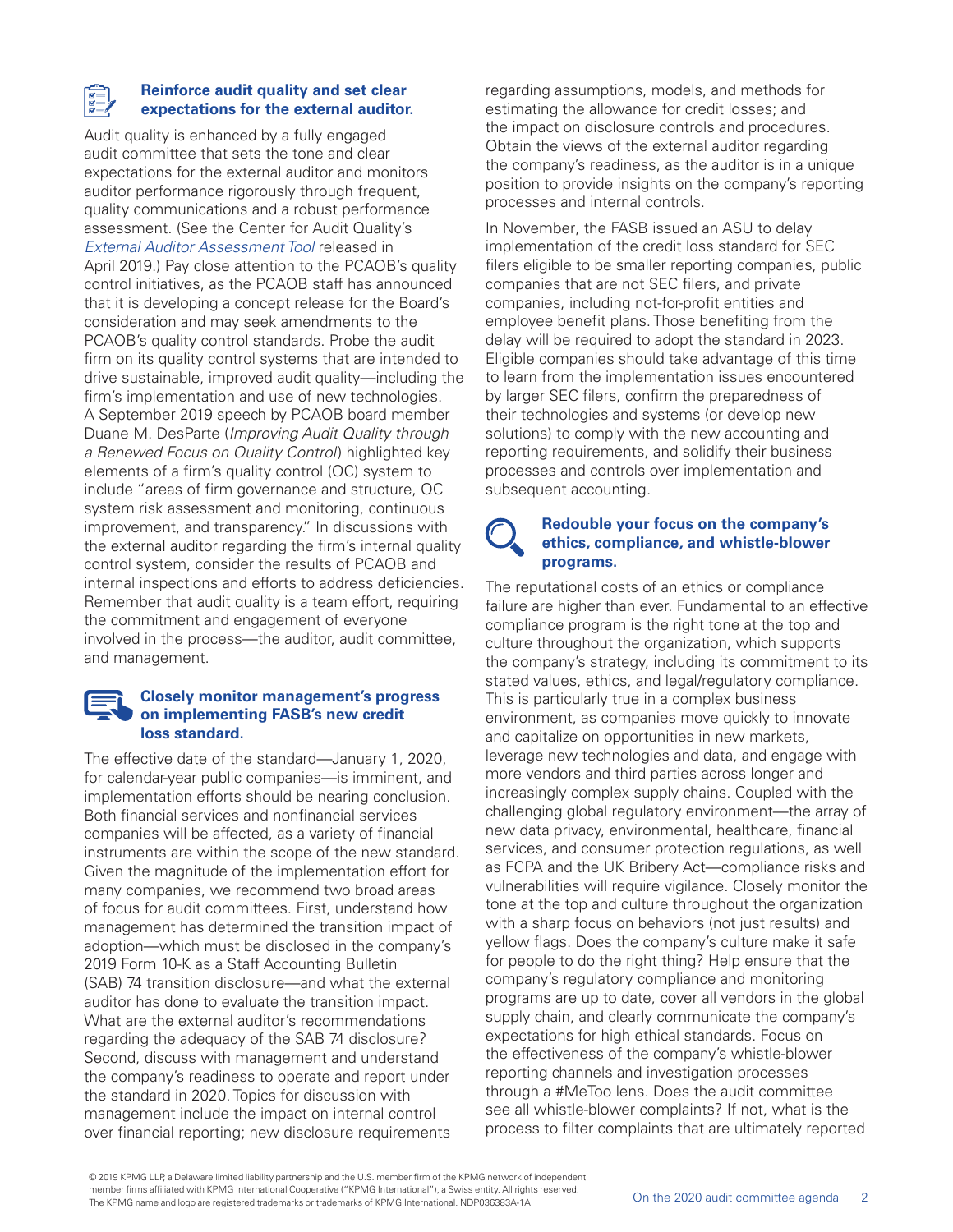to the audit committee? As a result of the radical transparency enabled by social media, the company's culture and values, commitment to integrity and legal compliance, and brand reputation are on full display.

#### **Understand how technology is impacting the finance organization's talent, efficiency, and value-add.**

Major technology changes impacting finance organizations present important opportunities for finance to reinvent itself and add greater value to the business. As audit committees monitor and help guide finance's progress in this area, we suggest three areas of focus. First, recognizing that as much as 60 to 80 percent of finance's work involves data gathering, what are the organization's plans to leverage robotics and cloud technologies to automate as many manual activities as possible, reduce costs, and improve efficiencies? Second, how will finance use data analytics and artificial intelligence to develop sharper predictive insights and better deployment of capital? The finance function is well-positioned to guide the company's data and analytics agenda and to consider the implications of new transaction-related technologies, from blockchain to crypto-currencies. As historical analysis becomes fully automated, the organization's analytics capabilities should evolve to include predictive analytics, an important opportunity to add real value. Third, as the finance function combines strong analytics and strategic capabilities with traditional financial reporting, accounting, and auditing skills, its talent and skill-set requirements must change accordingly. Is finance attracting, developing, and retaining the talent and skills necessary to match its evolving needs? In this environment, it is essential that the audit committee devote adequate time to understand finance's transformation strategy.

## **Reassess the scope and quality of ESG/ sustainability reports and disclosures.**

Nearly all S&P 500 companies provide some form of ESG or sustainability reports today, but there are growing concerns by a range of stakeholders investors, employees, customers, regulators, and activists—regarding the quality, comparability, reliability, and usefulness of these reports. ESG reporting has been of growing importance to institutional investors for many years, with investors demanding more information and seeking engagement with companies on core ESG issues and their impact on the company. Employee and consumer activism regarding ESG issues is in its early stages—but is growing—particularly among millennials. And, of course, we continue to see a large number of shareholder ESG proposals—particularly on the "E" and the "S" issues.

The Business Roundtable Statement on the Purpose of a Corporation (to benefit all stakeholders—customers, employees, suppliers, communities, and shareholders) will likely increase expectations for companies to articulate in ESG or sustainability reports how they are meeting their commitments to these stakeholders, including metrics. Given the increasing stakeholder demands for more transparent, higher-quality ESG reporting—and concerns about the lack of comparability of ESG data—the audit committee can serve as a catalyst, recommending that the board encourage management to reassess the scope and quality of the company's ESG reports and disclosures. This may be a significant undertaking and would likely include benchmarking against peers, consideration of the methodologies and standards of various firms that rate companies on ESG practices, understanding the expectations of investors and other stakeholders, and reviewing various ESG reporting frameworks for possible use by the company. To bring the right focus and attention, a board committee, such as the audit or governance committee (depending on bandwidth and expertise), should oversee the effort. Management's disclosure committee should be part of these discussions to help ensure that the company has the necessary infrastructure—including disclosure controls and procedures—to support its ESG reporting.

الشا

#### **Help ensure internal audit's eyes and ears are focused on key risks beyond financial reporting.**

In recent years, a number of highly publicized corporate crises have damaged company reputations, due in part to failure to manage key risks such as tone at the top and culture, legal/regulatory compliance, incentive structures, cybersecurity and data privacy, ESG risks, and global supply chain and outsourcing risks. The audit committee should work with the chief audit executive and chief risk officer to help identify the risks that pose the greatest threat to the company's reputation, strategy, and operations and to help ensure that internal audit is focused on these key risks and related controls. Is the audit plan risk-based and flexible—and does it adjust to changing business and risk conditions? What's changed in the operating environment? What are the risks posed by the company's digital transformation and by the company's extended organization—sourcing, outsourcing, sales, and distribution channels? Are we sensitive to early warning signs regarding safety, product quality, and compliance? What role should internal audit play in auditing the culture of the company? Set clear expectations and help ensure that internal audit has the resources, skills, and expertise to succeed—and help the chief audit executive think through the impact of digital technologies on internal audit.